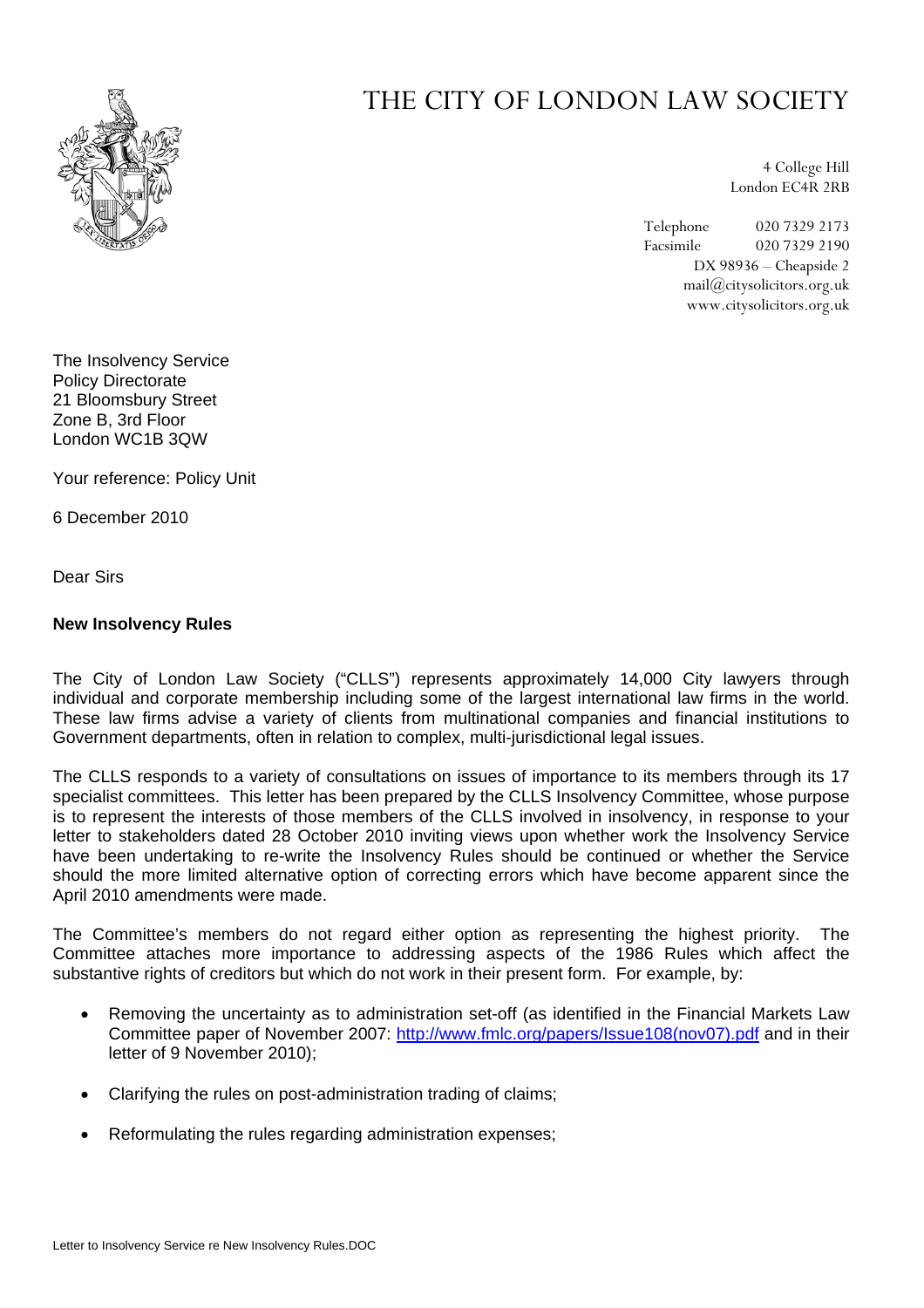- Introducing a method for bondholders to be able to form part of a formal creditor committee in circumstances where the bondholder trustee is the only creditor of record; and
- Clarifying the timing of any bar date for the filing of unsecured claims and the consequences of late filing.

(There are other important matters going beyond the present scope of the 1986 Rules, for example the question of recognition of English schemes of arrangement and the valuation principles applicable to schemes and pre-packs.)

The Committee is also conscious of the increasingly incoherent position resulting from the rules applicable to special administration regimes having been based on different versions of the 1986 Rules as from time to time amended - a problem which would be exacerbated by the adoption of a new set of rules unless all the special regimes were brought into line concurrently.

As regards question 2, we doubt the implicit premise that a new set of rules would itself be free from an ongoing process of amendment as problems are from time to time encountered.

Finally, on the more specific question concerning prescribed forms, the Committee would like to register its support for the retention of the forms. Although they limit flexibility, they ensure that the recipient knows what is being received and can more easily check whether the information being provided is complete. The forms are already in soft copy format and can be scanned and emailed as necessary for electronic delivery; this has not been an issue, for example, in the case of Companies House prescribed forms. The Committee is not convinced that the alternative suggestion of acceptable templates would offer advantages over the present system outweighing the potential disadvantages for recipients.

Yours sincerely

David McIntosh **Chair** CLL<sub>S</sub>

## © CITY OF LONDON LAW SOCIETY 2010.

All rights reserved. This paper has been prepared as part of a consultation process. Its contents should not be taken as legal advice in relation to a particular situation or transaction.